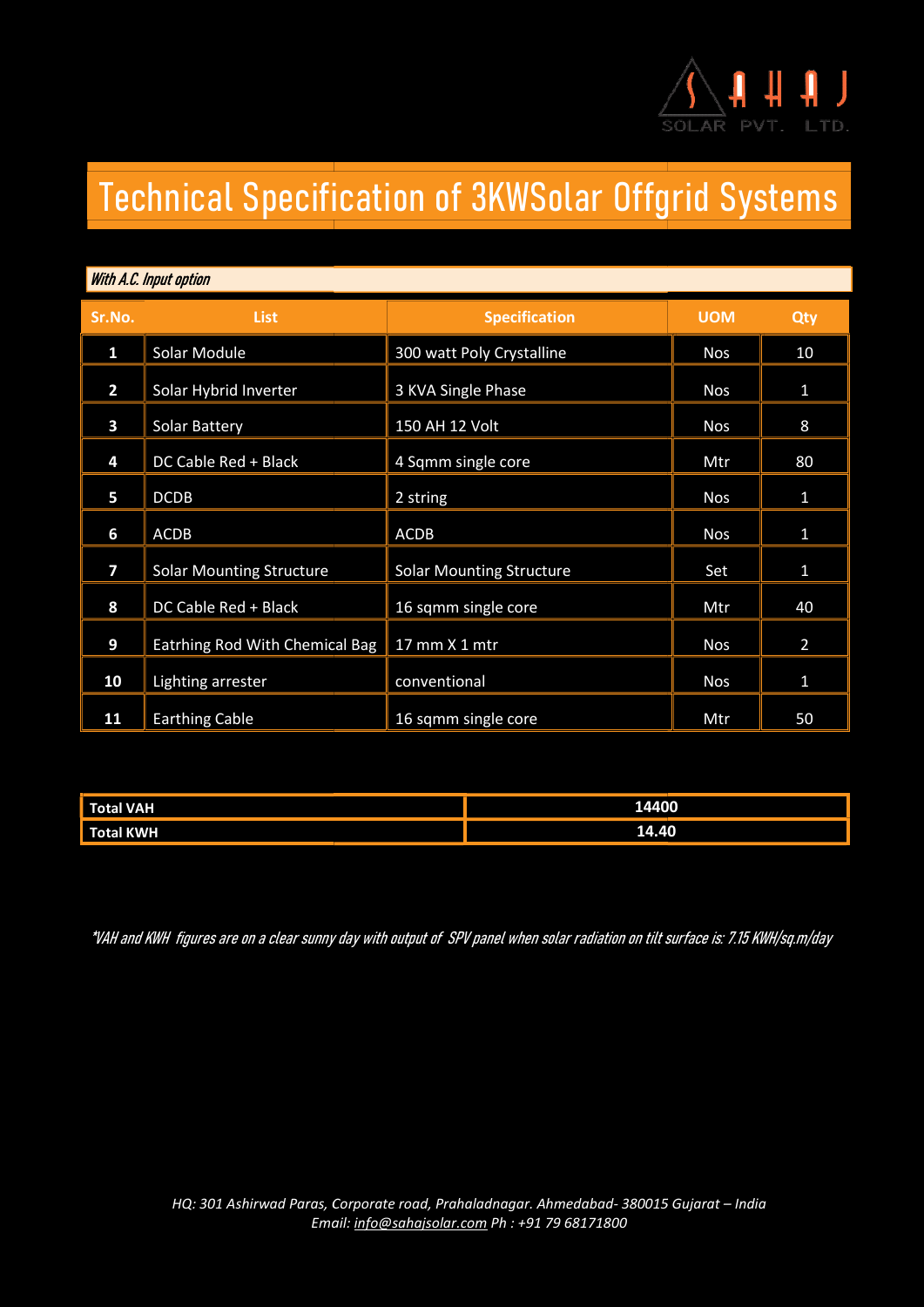

## Technical Specification of 5KWSolar Offgrid Systems

| With A.C. Input option |                                 |                                 |            |                |
|------------------------|---------------------------------|---------------------------------|------------|----------------|
| Sr. No.                | List                            | <b>Specification</b>            | <b>UOM</b> | Qty            |
| 1                      | Solar Module                    | 320 watt Poly Crystalline       | <b>Nos</b> | 16             |
| $\overline{2}$         | Solar Hybrid Inverter           | 5 KVA Single Phase              | <b>Nos</b> | $\mathbf{1}$   |
| 3                      | <b>Solar Battery</b>            | 200 AH 12 Volt                  | <b>Nos</b> | 8              |
| 4                      | DC Cable Red + Black            | 6 Sqmm single core              | Mtr        | 100            |
| 5                      | <b>DCDB</b>                     | 4 string                        | <b>Nos</b> | $\mathbf{1}$   |
| 6                      | <b>ACDB</b>                     | <b>ACDB</b>                     | <b>Nos</b> | 1              |
| 7                      | <b>Solar Mounting Structure</b> | <b>Solar Mounting Structure</b> | Set        | 1              |
| 8                      | DC Cable Red + Black            | 16 sqmm single core             | Mtr        | 40             |
| 9                      | Earthing Rod With Chemical Bag  | 17 mm X 1 mtr                   | <b>Nos</b> | $\overline{2}$ |
| 10                     | Lighting arrester               | Conventional                    | <b>Nos</b> | 1              |
| 11                     | <b>Earthing Cable</b>           | 16 sqmm single core             | Mtr        | 50             |

| Total VAH                                                                                                                                | 19,200 |  |
|------------------------------------------------------------------------------------------------------------------------------------------|--------|--|
| al KWH<br><b>Total</b><br>and the state of the state of the state of the state of the state of the state of the state of the state of th | 19.20  |  |

\*VAH and KWH figures are on a clear sunny day with output of SPV panel when solar radiation on tilt surface is: 7.15 KWH/sq.m/day